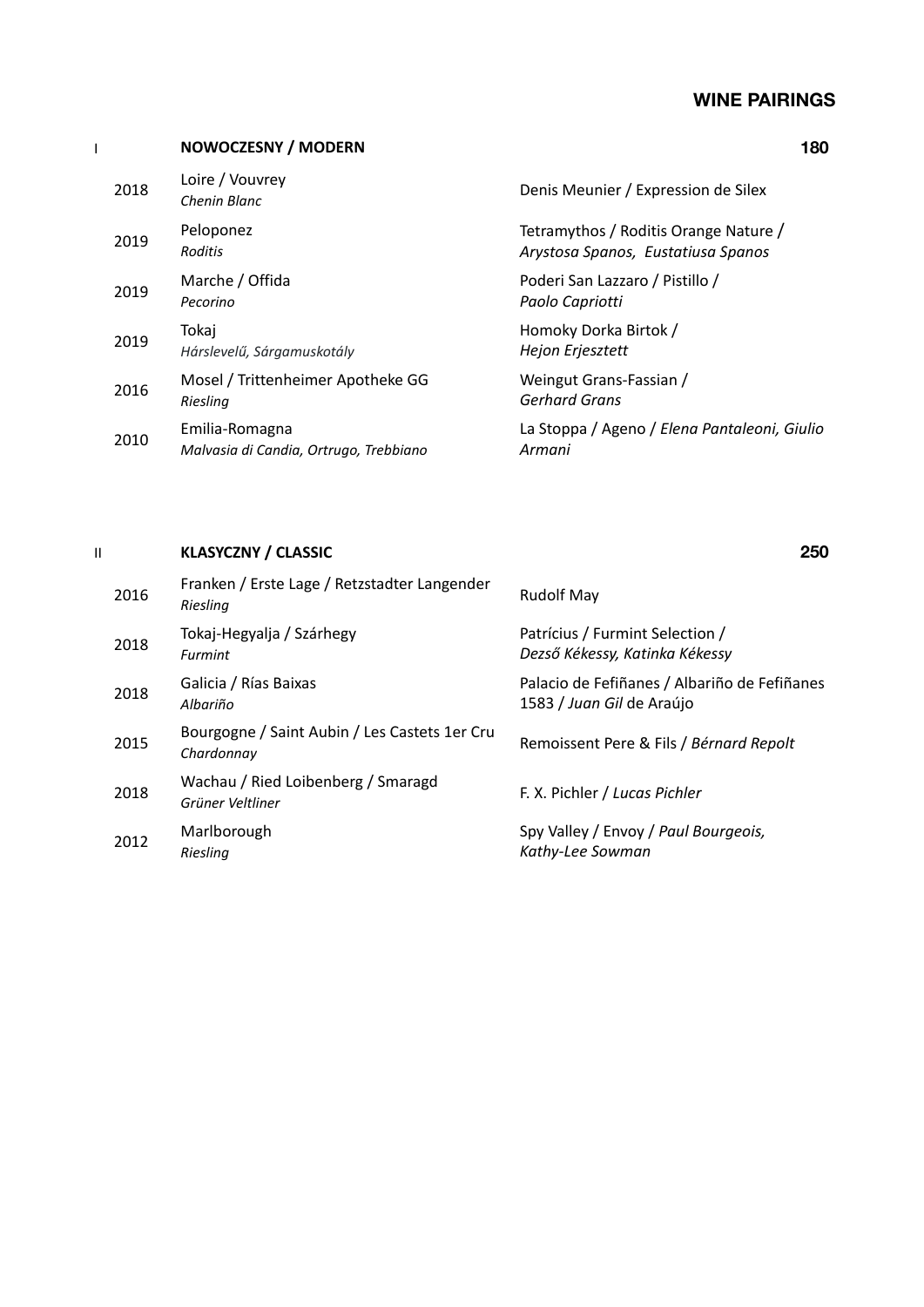**WINA NA KIELISZKI / WINE BY THE GLASS** 

125 ml

Również wina oznaczone tym symbolem -  $\overset{\bigcirc}{\perp}$  serwujemy na kieliszki / Also wines signed with -  $\overset{\bigcirc}{\perp}$  we are serving by the glass

|                       | WINA MUSUJĄCE / SPARKLING WINES                                         |                                                                            |      |    |
|-----------------------|-------------------------------------------------------------------------|----------------------------------------------------------------------------|------|----|
| France                | Loire / Méthode Traditionnelle / Brut<br>Chenin Blanc                   | Denis Meunier                                                              | 2017 | 25 |
| Spain                 | Cataluña / Corpinnat / Brut Nature<br>Parellada, Xarel·lo, Chardonnay   | Llopart / Integral / Llopart Family                                        | 2017 | 35 |
| France                | Champagne / Blanc de Noir / Brut<br>Nature<br><b>Pinot Noir</b>         | Marie Courtin / Resonance /<br>Dominique Moreau                            | 2015 | 65 |
|                       | <b>WINA BIAŁE / WHITE WINES</b>                                         |                                                                            |      |    |
| Italy                 | Lombardia / Lugana<br>Turbina                                           | Tenuta Roveglia / Limne / Sara,<br><b>Babettli and Vanessa Azzone</b>      | 2019 | 22 |
| France                | Alsace<br>Gewürztraminer                                                | Maison Boeckel / Boeckel Family                                            | 2018 | 24 |
| Austria               | Kremstal / Senftenberger Piri<br>Grüner Veltliner                       | Weingut Nigl / Martin Nigl                                                 | 2019 | 29 |
| Germany               | Pfalz<br>Riesling                                                       | Frank John / Buntsandstein                                                 | 2017 | 40 |
| <b>New</b><br>Zealand | Marlborough / Wairau Plains, Southern<br>Valleys<br>Sauvignon Blanc     | Greywacke / Kevin Judd                                                     | 2019 | 30 |
| South<br>Africa       | Swartland<br>Chenin Blanc, Rousanne, Marsanne,+6                        | A.A. Badenhorst / Family Wines /<br>White Blend / Adi Badenhorst           | 2017 | 39 |
|                       | WINA POMARAŃCZOWE /<br><b>ORANGE WINES</b>                              |                                                                            |      |    |
| Austria               | Burgerland<br>Chardonnay, Muscat Ottonel, Grüner<br>Veltliner, Traminer | Weingut Pittnauer / Perfect Day /<br>Gerhard Pittnauer, Brigitte Pittnauer | 2019 | 35 |
| Hungary               | Tokaj<br>Hárslevelű, Sárgamuskotály                                     | Homoky Dorka Birtok /<br>Hejon Erjesztett                                  | 2019 | 32 |

# **WINA RÓŻOWE / ROSE WINES**

| England | East Sussex<br>Pinot Meunieur, Pinot Noir | Henners / Native Grace /<br>Collette O'Leary | 2018 | 31 |
|---------|-------------------------------------------|----------------------------------------------|------|----|
| Greece  | Macedonia<br>Xinomavro                    | Ktima Ligas / Patatrava / Thomas Ligas 2018  |      | 35 |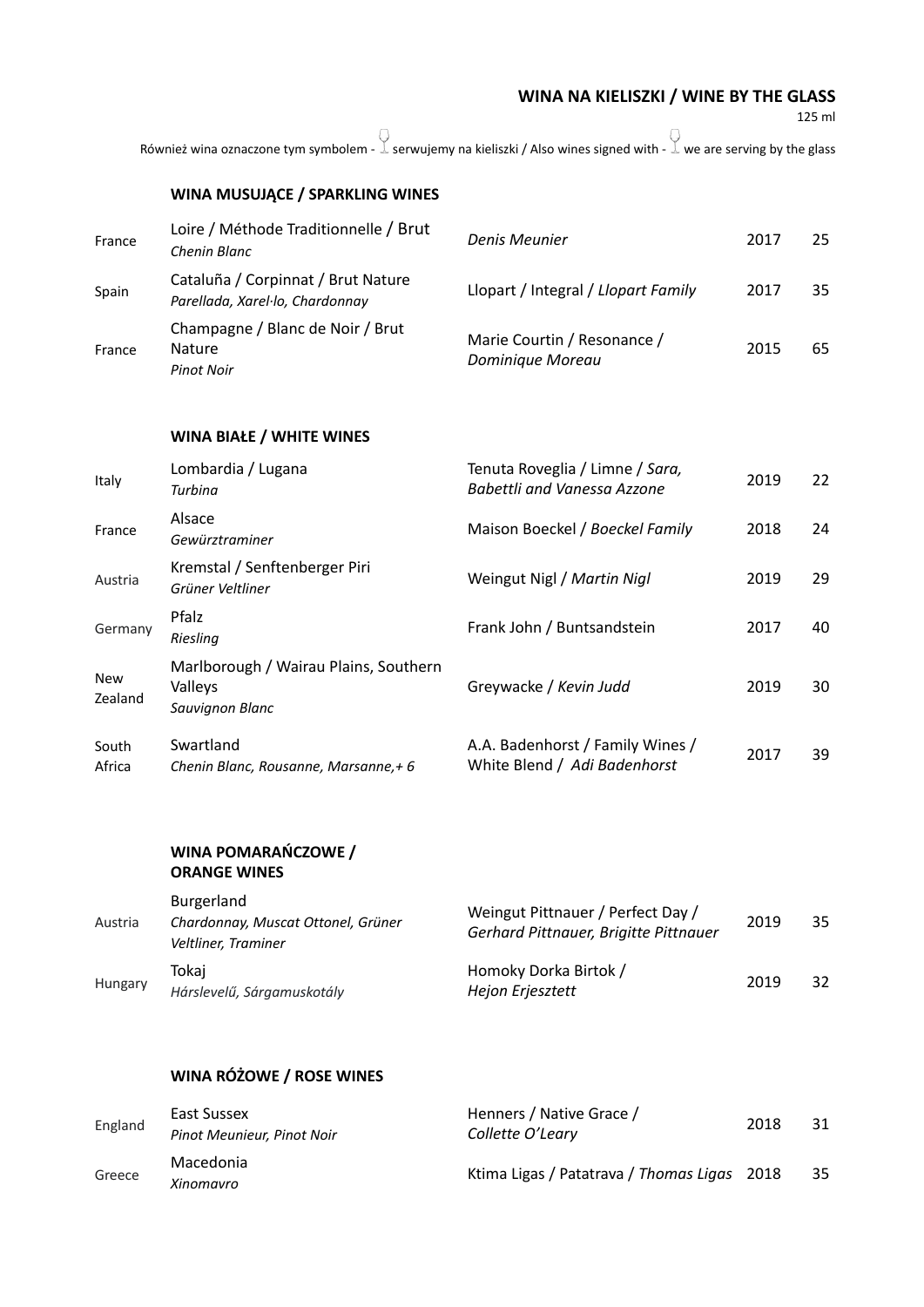### **WINA CZERWONE / RED WINES**

| Italy      | Tuscany / Chianti Colli Fiorentini<br>Sangiovese, Canaiolo e Colorino | Castello di Poppiano / Il Cortile /<br>Guicciardini Family       | 2016 | 25 |
|------------|-----------------------------------------------------------------------|------------------------------------------------------------------|------|----|
| France     | Rhone Valley / Vacqueyras<br>Grenache, Syrah                          | Saint-Pierre / Jean-François Fauque,<br><b>Philippe Faugue</b>   | 2016 | 30 |
| Spain      | Sierra de Gredos<br>Garnacha                                          | Comando G / La Bruja de Rozas /<br>Dani Landi, Fernando Garcia   | 2018 | 33 |
| Argentina  | Mendoza / Altamira<br>Malbec                                          | Bodega Teho / Zaha, El Corte /<br>Jeff Mausbach, Colo Sejanovich | 2017 | 35 |
| <b>RPA</b> | Swartland<br>Shiraz, Mourvedre, Grenache, Hermitage                   | A.A. Badenhorst Family Wines /<br>Red Blend / Adi Badenhorst     | 2017 | 40 |
| <b>USA</b> | Californa / Napa Valley<br>Grenache, Syrah, Petit Sirah               | Orin Swift / Abstract / Dawid Swift                              | 2018 | 59 |

### **WINA SŁODKIE / SWEET WINES** 75 ml

| Czech<br>Republic | Moravia / 100 ml                                                        | Špalek / Saler /<br>František Špalek, Petr Ilgner    | 2015 | 24 |
|-------------------|-------------------------------------------------------------------------|------------------------------------------------------|------|----|
| Hungary           | Tokaji - Hegyalja/Tarcal / Deák /<br>Szamorodni, Édes<br><b>Furmint</b> | Bodrog Bőrműhely / János Hajduz,<br>Krisztián Farkas | 2013 | 54 |
| Spain             | Douro / Porto<br>Port Blend                                             | Fonseca / Tawny                                      | N.V. | 15 |
| Spain             | Douro / Porto<br>Port Blend                                             | Fonseca / Tawny 10 YO                                | N.V. | 32 |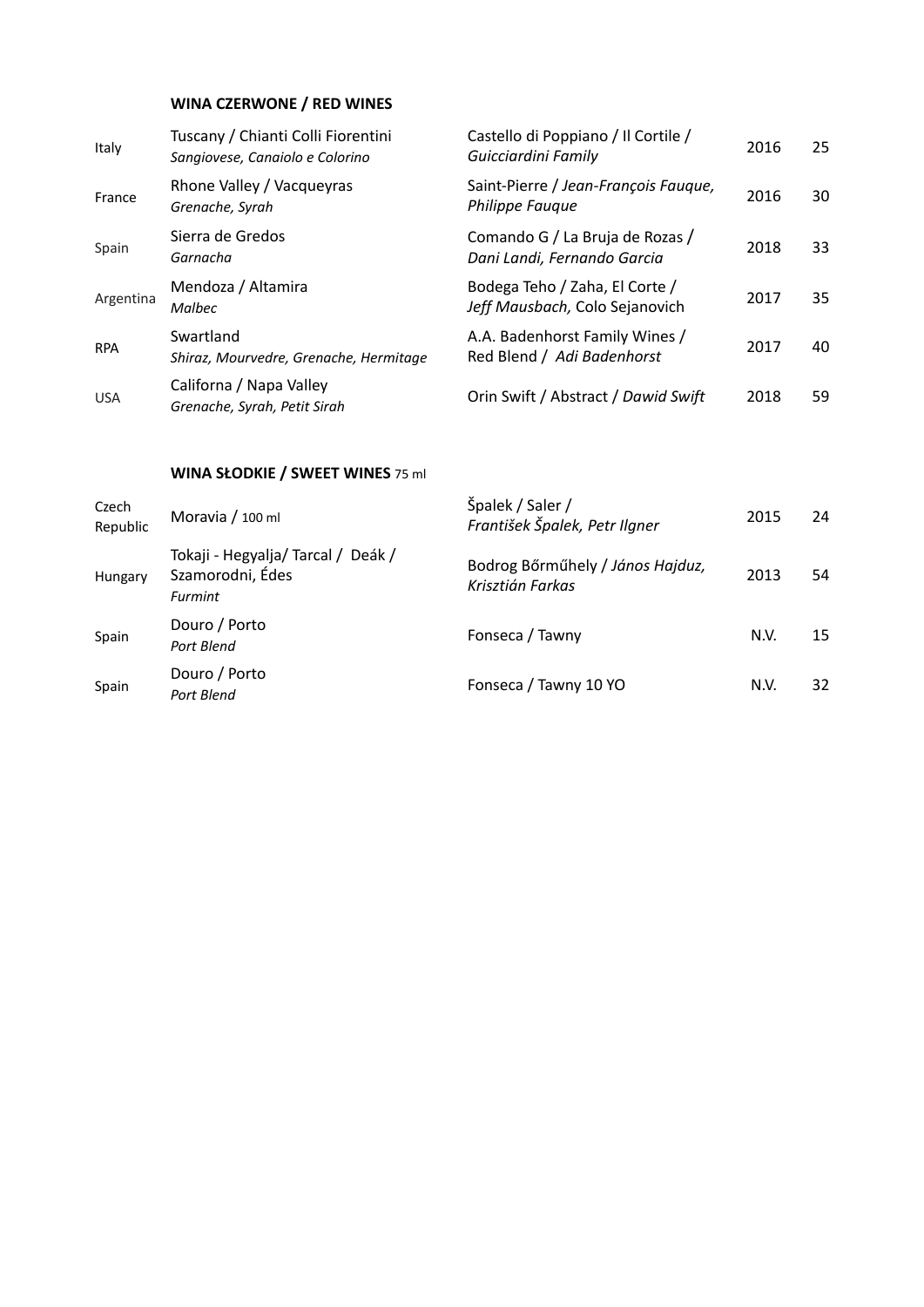## **WINA MUSUJĄCE / SPARKLING WINES**

## **FRANCJA / FEANCE**

| 2017 | Loire / Méthode Traditionnelle / Brut<br>Chenin Blanc                            | Denis Meunier                                                                                      | 9 | 150 |
|------|----------------------------------------------------------------------------------|----------------------------------------------------------------------------------------------------|---|-----|
| 2018 | Alsace / Crémant d'Alsace / Brut<br><b>Pinot Blanc</b>                           | Maison Boeckel / Emilie Boeckel                                                                    |   | 160 |
| 2020 | Alsace / Pet - Nat<br>Sylvaner                                                   | Maison Boeckel / Boeckel Family                                                                    |   | 160 |
| N.V. | Jura / Cremant de Jura / Brut<br>Chardonnay, Pinot Noir                          | Baud Génération 9 / Sauvage /<br>Bastien Baud, Clémentine Baud                                     |   | 190 |
| 2015 | Champagne / Polisot / Blanc de Noir /<br><b>Brut Nature</b><br><b>Pinot Noir</b> | Marie Courtin / Resonance /<br>Dominique Moreau                                                    | Ÿ | 390 |
| N.V. | Champagne / Pierry / Rosé / Extra Brut<br>Chardonnay, Pinot Meunier, Pinot Noir  | Jean-Marc Sélèque / Solessence                                                                     |   | 310 |
| 2008 | Champagne / Bouzy / Extra Brut<br>Pinot Noir, Chardonnay                         | <b>Benoit Lahaye</b>                                                                               |   | 780 |
| 2014 | Champagne / Polisot / Extra Brut<br><b>Pinot Noir</b>                            | Marie Courtin / Efflorescence /<br>Dominique Moreau                                                |   | 480 |
| 2013 | Champagne / Abonnay /<br>Chouilly Grand Cru / Brut Nature<br>Chardonnay          | <b>Benoit Marguet</b>                                                                              |   | 690 |
| 2015 | Champagne / Trépail / Brut Nature<br>Chardonnay                                  | David Léclapar / L'Artiste                                                                         |   | 970 |
|      | <b>HISZPANIA / SPAIN</b>                                                         |                                                                                                    |   |     |
| N.V. | Galicja / Rias Baixas / Brut<br>Albariono                                        | Bodegas As Laxas / Sensum /<br>Simón Ferro                                                         |   | 180 |
| 2017 | Cataluña / Corpinnat / Brut Nature<br>Parellada, Xarel·lo, Chardonnay            | Llopart / Integral / Llopart Family                                                                | Y | 210 |
|      | <b>AUSTRIA</b>                                                                   |                                                                                                    |   |     |
| 2019 | Niederösterreich<br>Grüner Veltliner, Gelber Muskateller                         | Fuchs und Hase / Pet Nat Vol. 2 /<br>Alwin and Stefanie Jurtschitsch,<br>Martin and Anna Arndorfer |   | 190 |
|      | <b>WEGRY / HUNGARY</b>                                                           |                                                                                                    |   |     |
| N.V. | Nagy-Somló / Brut Classic<br>Furmint, Chardonnay, Pinot Blanc                    | Kreinbacher / József Kreinbacher,<br>Christian Forget                                              |   | 170 |
|      | POLSKA / POLAND                                                                  |                                                                                                    |   |     |
| 2019 | Lubuskie<br>Riesling, Pinot Gris, Pinot Blanc                                    | Winnica Gostchorze / Gost Art /<br>Guillaume Dubois                                                |   | 190 |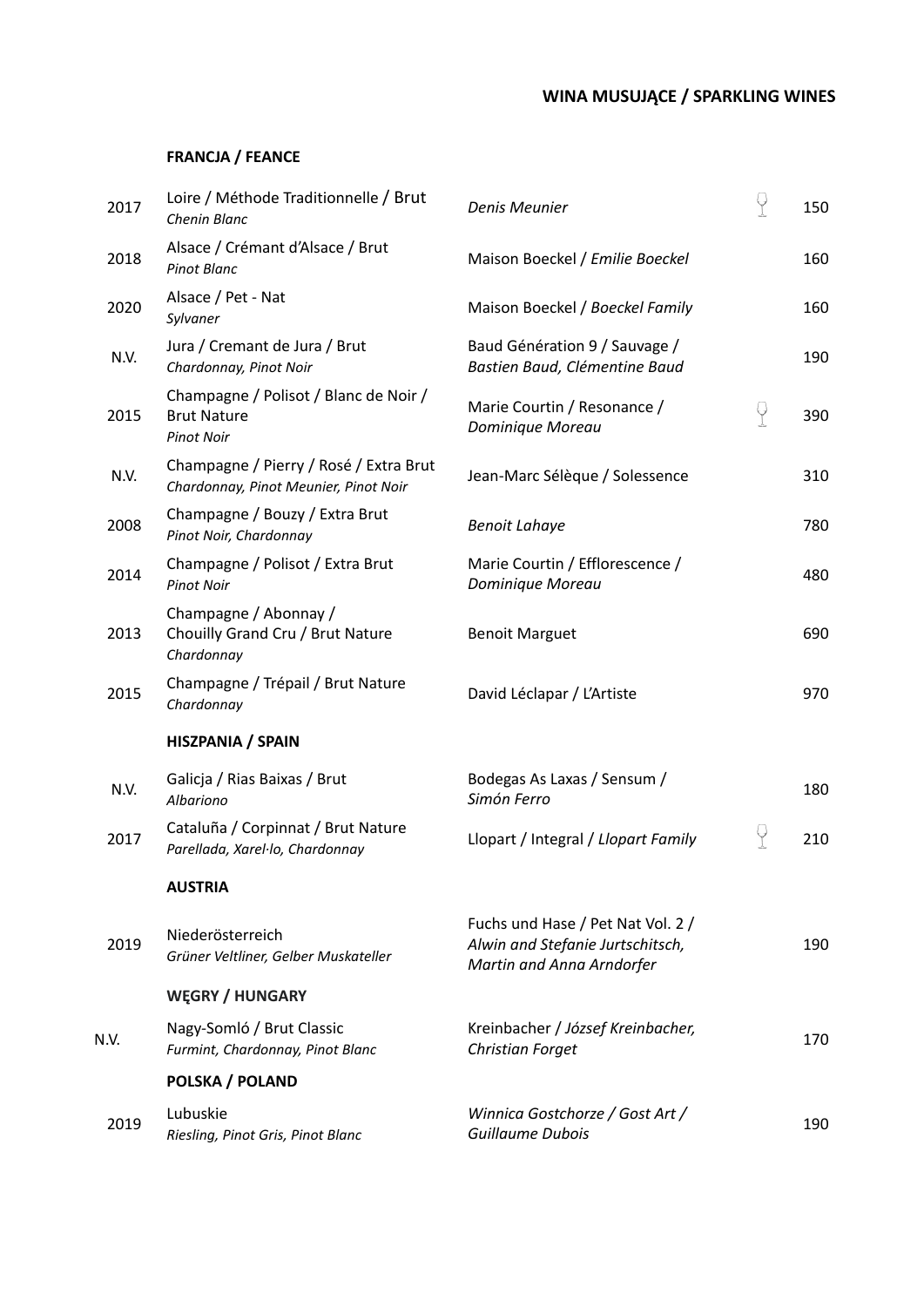### **SŁOWENIA / SLOVENIA**

| 2018 | Pohronska Pahorkatina<br>Rizling Vlašský | Strekov 1075 / Zsolt Sütó           | 230 |
|------|------------------------------------------|-------------------------------------|-----|
|      | <b>SŁOWACJA / SLOVAKIA</b>               |                                     |     |
| 2010 | Goriška Brda / Rose<br><b>Pinot Noir</b> | Movia / Puro Rose / Aleš Kristančič | 310 |
| 2011 | Goriška Brda<br>Chardonnay, Ribolla      | Movia / Puro / Aleš Kristančič      | 310 |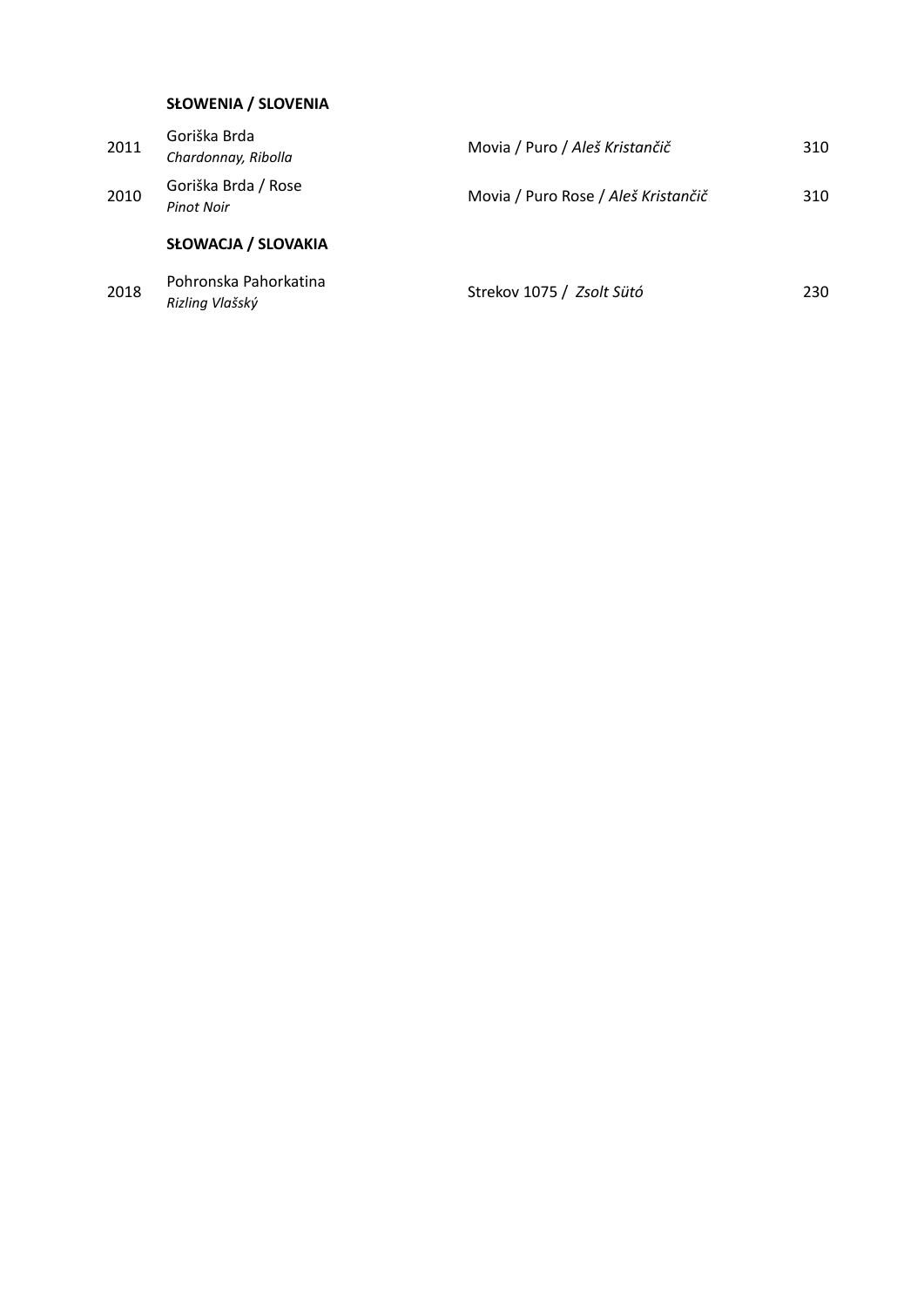## **WINA BIAŁE / WHITE WINES**

### **FRANCJA / FRANCE**

| 2018 | Alsace<br>Gewürztraminer                                                   | Maison Boeckel / Boeckel Family                                                      |         | 140 |
|------|----------------------------------------------------------------------------|--------------------------------------------------------------------------------------|---------|-----|
| 2017 | Loire / Muscadet Sèvre et Maine sur Lie /<br>Clisson<br>Melon de Bourgogne | Domaine de la Pépière / Rémi Branger,<br>Gwénaëlle Croix                             |         | 210 |
| 2018 | Loire / Vouvrey<br>Chenin Blanc                                            | Denis Meunier / Expression de Silex                                                  | Ÿ       | 135 |
| 2018 | Loire / Sancerre<br>Sauvignon Blanc                                        | Domaine Michel Girault / Délice                                                      |         | 210 |
| 2017 | Loire / Sancerre<br>Sauvignon Blanc                                        | Bernard Reverdy et Fils / Noël Reverdy                                               | 37,5 cl | 130 |
| 2018 | Bourgogne<br>Chardonnay                                                    | Justin Girardin                                                                      |         | 135 |
| 2018 | Bourgogne Côte d'Or<br>Chardonnay                                          | Patrick Javillier / Cuvée des Forgets /<br>Marion Javillier,<br>Pierre-Emmanuel Lamy |         | 270 |
| 2018 | Bourgogne / Chablis / Fye<br>Chardonnay                                    | <b>Patrick Piuze</b>                                                                 |         | 245 |
| 2018 | Bourgogne / Chablis /<br>Fourchaume 1er Cru<br>Chardonnay                  | Domaine du Colombier / Jean-Louis<br>Mothe, Thierry Mothe, Vincent Mothe             |         | 285 |
| 2017 | Bourgogne / Chablis /<br>Fourchaume 1er Cru<br>Chardonnay                  | Domaine du Colombier / Jean-Louis<br>Mothe, Thierry Mothe, Vincent Mothe             | 37,5 cl | 170 |
| 2018 | Bourgogne / Pouilly-Loché<br>Chardonnay                                    | Clos de Rocks / En Chantone /<br><b>Olivier Giroux</b>                               |         | 270 |
| 2016 | Bourgogne / Mersault,<br>Clos de Mazeray Monopole<br>Chardonnay            | Jacques Prieur / Edouard Labruyère,<br><b>Nadine Gublin</b>                          |         | 590 |
| 2015 | Bourgogne / Saint Aubin /<br>Les Castets 1er Cru<br>Chardonnay             | Remoissent Pere & Fils / Bérnard<br>Repolt                                           |         | 510 |
| 2015 | Bourgogne / Puligny-Montrachet /<br>1er Cru Les Combettes<br>Chardonnay    | Jacques Prieur / Edouard Labruyère,<br><b>Nadine Gublin</b>                          |         | 890 |
| 2018 | Rhone Valley / Condrieu<br>Viognier                                        | <b>Pierre Gaillard</b>                                                               |         | 440 |
| 2012 | Côte de Jura<br>Savagnin                                                   | Domaine Baud / Bastien Baud                                                          | 150 cl  | 590 |
| 2012 | Jura / Château-Chalon<br>Savagnin                                          | Baud Génération 9 / Vin Jaune /<br>Bastien Baud, Clémentine Baud                     | Y       | 450 |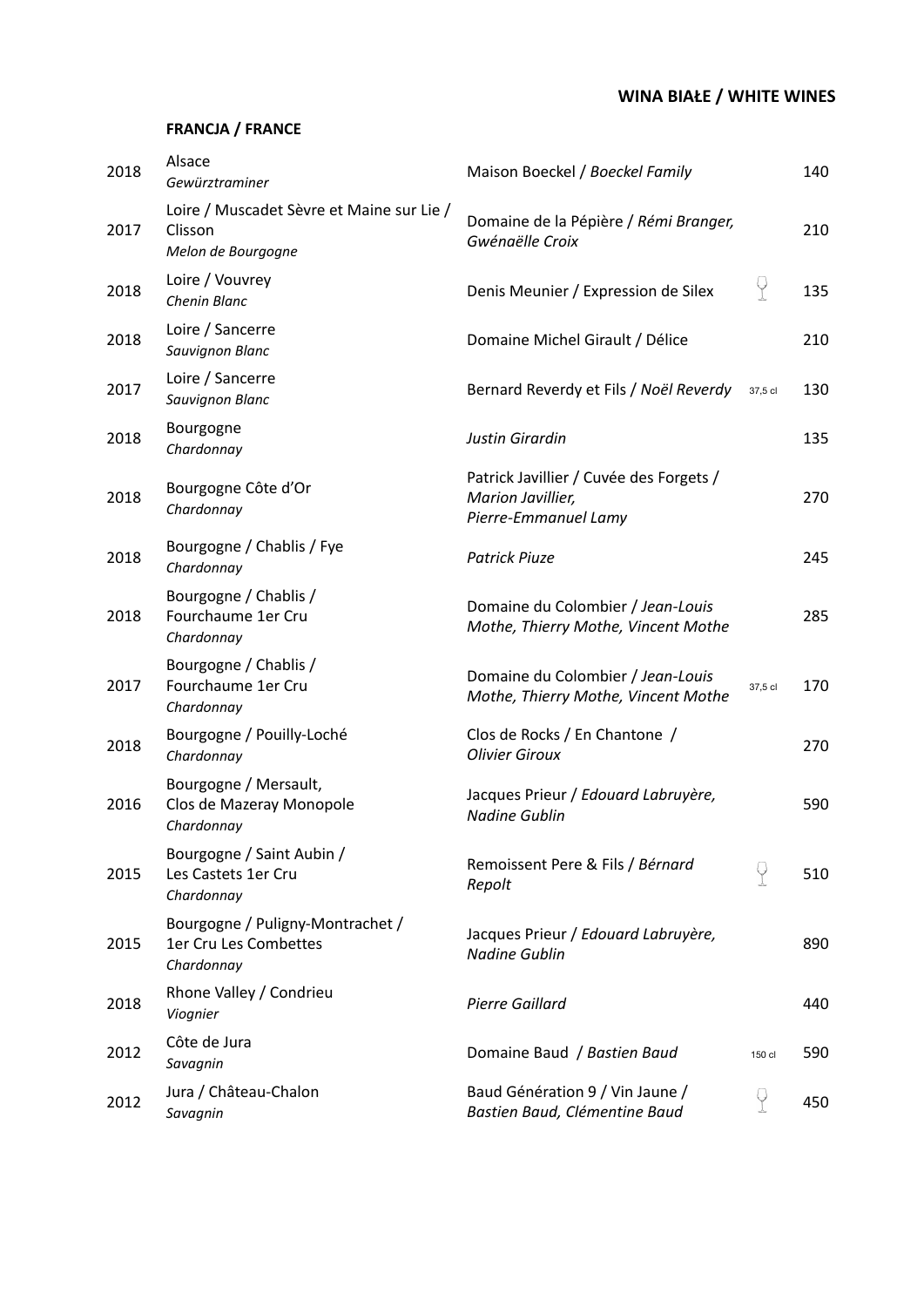### **WŁOCHY / ITALY**

| 2019 | Alto Adige<br>Gewürztraminer                                               | Cantina Girlan / Aime / Gerhard Kofler                                    |   | 150 |
|------|----------------------------------------------------------------------------|---------------------------------------------------------------------------|---|-----|
| 2019 | Lombardia / Lugana<br>Turbina                                              | Tenuta Roveglia / Limne / Sara,<br><b>Babettli and Vanessa Azzone</b>     |   | 130 |
| 2019 | Marche / Offida<br>Pecorino                                                | Poderi San Lazzaro / Pistillo /<br>Paolo Capriotti                        | P | 140 |
| 2019 | Friuli Colli Orientali<br>Ribolla Gialla                                   | Marco Sara                                                                |   | 150 |
|      | HISZPANIA / SPAIN                                                          |                                                                           |   |     |
| 2018 | Priorat / La Morera de Montsant /<br>Barranc de la Bruixa<br>Garnatxa      | Maius / Joan Milà                                                         |   | 160 |
| 2019 | Rueda<br>Verdejo                                                           | El Lagar de Moha / Sapientia /<br>Ángeles Ortega, Alberto Moro            |   | 150 |
| 2019 | Galicia / Rías Baixas<br>Albariño                                          | Alberto Nanclares & Silvia Prieto /<br>Tempus Vivendi                     | 9 | 145 |
| 2018 | Galicia / Rías Baixas<br>Albariño                                          | Palacio de Fefiñanes / Albariño de<br>Fefiñanes 1583 / Juan Gil de Araújo | P | 260 |
|      | PORTUGALIA / PORTUGAL                                                      |                                                                           |   |     |
| 2016 | Vinho Verde<br>Alvarinho, Laureiro, Arinto                                 | Quintas do Homem / Vale do Homem                                          |   | 160 |
| 2019 | Bairrada<br><b>Bical, Arinto</b>                                           | Filipa Pato & Willam Wouters /<br>Dinamica Bical & Arinto                 | q | 130 |
| 2018 | Dão, Reserva<br>Encruzado                                                  | Quinta da Falorca / Costa Barros de<br>Figueiredo Family                  |   | 170 |
| 2017 | Dão, Reserva<br>Encruzado                                                  | Soito Wines / José Carlos Soares                                          | Y | 285 |
|      | <b>NIEMCY / GERMANY</b>                                                    |                                                                           |   |     |
| 2016 | Mosel / Trittenheimer Apotheke GG<br>Riesling                              | Weingut Grans-Fassian /<br><b>Gerhard Grans</b>                           | Y | 280 |
| 2018 | Rheingau / Grosse Lage / Rüdesheimer<br>Kirchenpfad / Kabinett<br>Riesling | Weingut Leitz / Johannes Leitz                                            | P | 130 |
| 2016 | Franken / Erste Lage /<br>Retzstadter Langender<br>Riesling                | <b>Rudolf May</b>                                                         |   | 230 |
| 2018 | Pfalz / Gönnheim / Trocken<br>Riesling                                     | Eymann / Vincent Eymann                                                   | Ÿ | 160 |
| 2017 | Pfalz / Gönnheim / Trocken<br>Silvaner Fumé                                | Eymann / Toreye / Vincent Eymann                                          |   | 230 |
| 2017 | Pfalz<br>Riesling                                                          | Frank John / Buntsandstein                                                |   | 240 |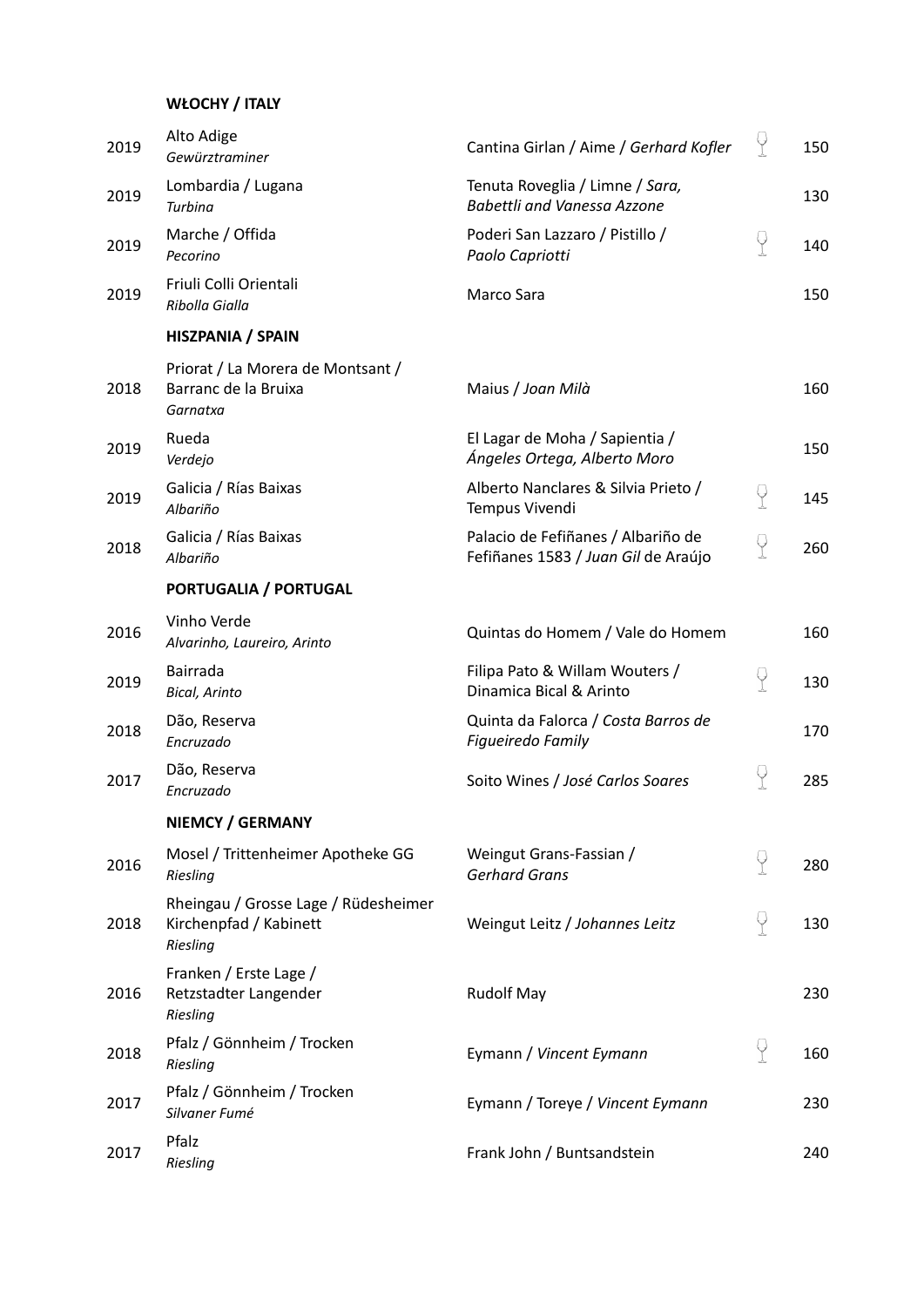#### **AUSTRIA**

| 2016 | Burgerland<br>Grüner Veltliner, Welschriesling, Pinot Blanc | Lichtenberger - González /<br>Muschelkalk Weiss /<br>Martin Lichtenberger, Adriana<br>González |   | 150 |
|------|-------------------------------------------------------------|------------------------------------------------------------------------------------------------|---|-----|
| 2017 | Kamptal / Heiligenstein<br>Riesling                         | Barbara Öhlzelt                                                                                |   | 210 |
| 2019 | Kremstal / Senftenberger Piri<br>Grüner Veltliner           | Weingut Nigl / Martin Nigl                                                                     | P | 170 |
| 2019 | Traisental<br>Riesling                                      | Markus Huber / Riesling Terrassen                                                              |   | 140 |
| 2018 | Wachau / Ried Loibenberg / Smaragd<br>Grüner Veltliner      | F. X. Pichler / Lucas Pichler                                                                  | 9 | 430 |
| 2018 | Südsteiermark<br>Gelber Muskateller                         | Weingut Muster /<br>Gelber Muskateller vom Opok /<br>Maria Muster, Sepp Muster                 |   | 270 |
|      | POLSKA / POLAND                                             |                                                                                                |   |     |
| 2018 | Małopolska<br>Chardonnay                                    | Winnica Wieliczka /<br>Agnieszka Rousseau, Piotr Jaskóła                                       |   | 190 |
|      | <b>WEGRY / HUNGARY</b>                                      |                                                                                                |   |     |
| 2019 | Sopron<br>Olaszrizling                                      | Linzer-Orosz / Sámuel Linzer                                                                   |   | 110 |
| 2016 | Tokaj-Hegyalja<br>Furmint                                   | Karádi - Berger Borászat / Palandor /<br>Szilvia Karádi, Zsolt Berger                          |   | 170 |
| 2013 | Tokaj-Hegyalja / Félszáraz<br>Hárslevelű                    | Mives Borház / Istenhegy-Meggyes /<br>Pater Setét                                              |   | 170 |
| 2018 | Tokaj-Hegyalja / Szárhegy<br>Furmint                        | Patrícius / Furmint Selection /<br>Dezső Kékessy, Katinka Kékessy                              | P | 195 |
| 2018 | Tokaj-Hegyalja / Erdőbénye / Palánkos<br>Furmint            | Abraham Pince / Enikő and Róbert                                                               |   | 275 |
| 2019 | Somló<br>Juhfark                                            | Csetvei Pince / Krisztina Csetvei                                                              |   | 120 |
| 2018 | Balaton / Szent György-hegy<br>Sauvignon Blanc              | Gilvesy / Mogyorós / Robert Gilvesy                                                            | Ÿ | 220 |
| 2016 | Balaton / Badacsony / Aranydomb<br>Juhfark                  | Laposa Borbirtok / Bence Laposa, Zsófi<br>Laposa, Lilla Laposa                                 |   | 255 |
|      | <b>CHECHY / CZECH REPUBLIC</b>                              |                                                                                                |   |     |
| 2019 | Moravia<br><b>Pinot Blanc</b>                               | Korab / Family Reserva / Petr Korab                                                            |   | 175 |
|      | <b>USA</b>                                                  |                                                                                                |   |     |
| 2016 | California, Santa Cruz Mountains<br>Chardonnay              | Lioco / La Marisma / Matt Licklinder,<br>Kevin O'Connor, John Raytek                           |   | 430 |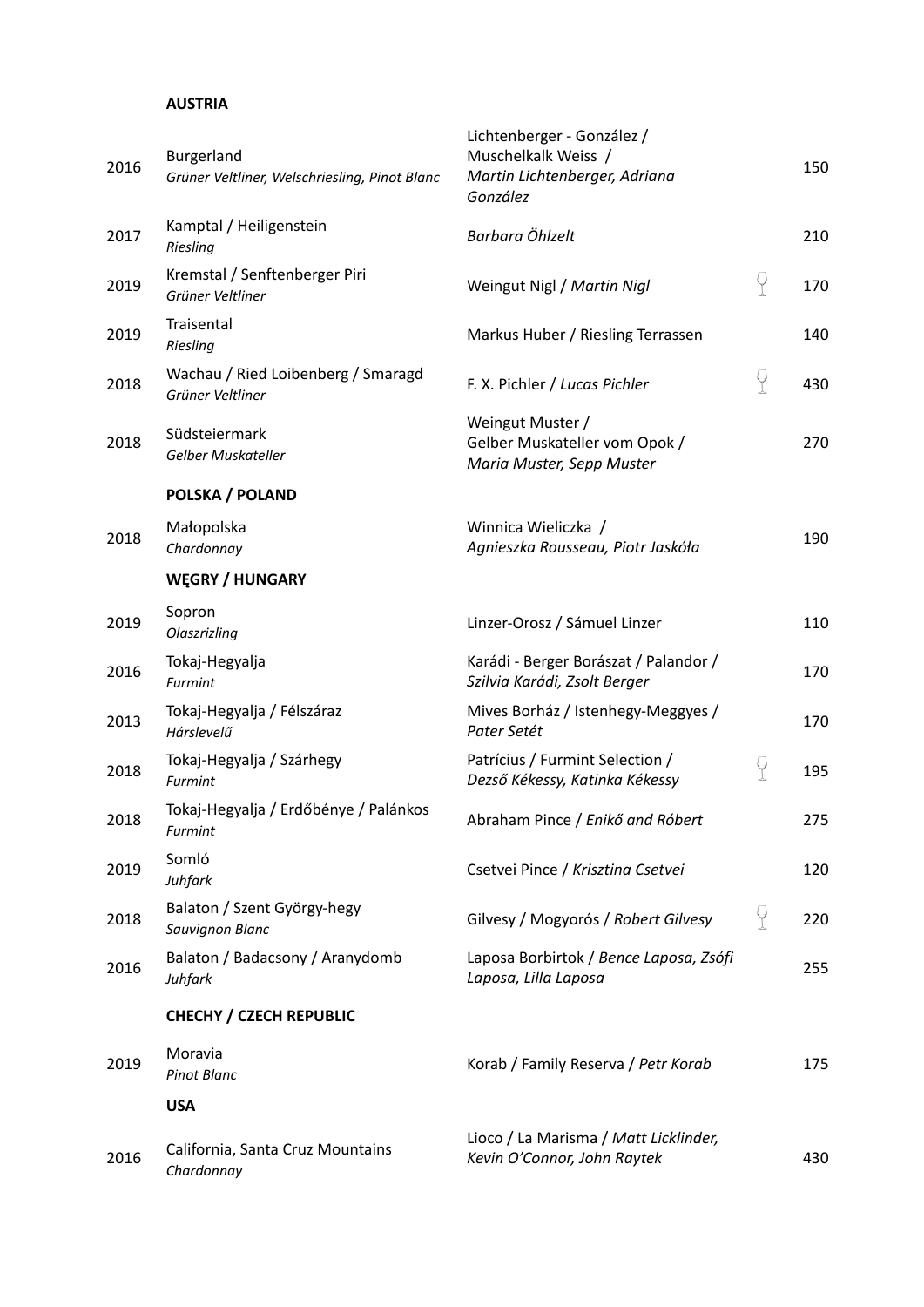#### **AUSTRALIA**

| 2018 | Victoria / Yarra Valley<br>Chardonnay                               | Mac Forbes                                                       | 235 |
|------|---------------------------------------------------------------------|------------------------------------------------------------------|-----|
|      | <b>ARGENTYNA / ARGENTINA</b>                                        |                                                                  |     |
| 2019 | Salta<br><b>Torrontes</b>                                           | Manos Negras / Alejandro Sejanovich,<br>Jeff Mausbach            | 110 |
|      | <b>NOWA ZELANDIA / NEW ZEALAND</b>                                  |                                                                  |     |
| 2019 | Marlborough / Wairau Plains, Southern<br>Valleys<br>Sauvignon Blanc | Greywacke / Kevin Judd                                           | 180 |
| 2012 | Marlborough<br>Riesling                                             | Spy Valley / Envoy / Paul Bourgeois,<br>Kathy-Lee Sowman         | 215 |
|      | POŁUDNIOWA AFRYKA / SOUTH AFRICA                                    |                                                                  |     |
| 2019 | Swartland<br>Chenin Blanc                                           | A.A. Badenhorst / Secateurs /<br>White Blend / Adi Badenhorst    | 130 |
| 2017 | Swartland<br>Chenin Blanc, Rousanne, Marsanne,+ 6                   | A.A. Badenhorst / Family Wines /<br>White Blend / Adi Badenhorst | 230 |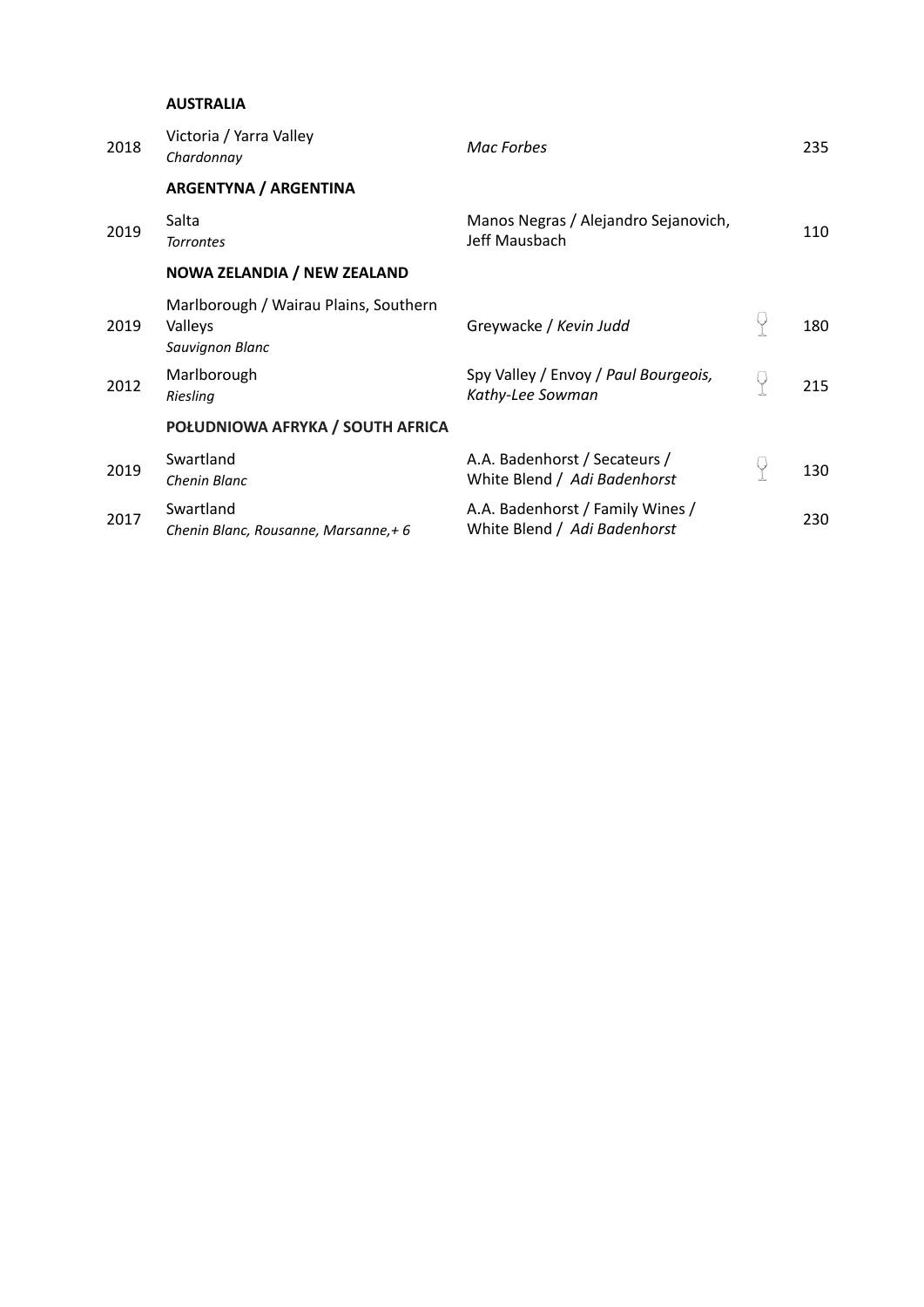## **WINA POMARAŃCZOWE / ORANGE WINES**

#### **FRANCJA / FRANCE**

| 2018 | Provence / Saint-Rémy-de-Provence<br>Roussanne, Rolle, Chardonnay, Muscat Blanc | Domaine Milan / Luna & Gaia /<br>Henri Milan                                |          | 275 |
|------|---------------------------------------------------------------------------------|-----------------------------------------------------------------------------|----------|-----|
|      | <b>WŁOCHY / ITALY</b>                                                           |                                                                             |          |     |
| 2010 | Emilia-Romagna<br>Malvasia di Candia, Ortrugo, Trebbiano                        | La Stoppa / Ageno / Elena Pantaleoni,<br>Giulio Armani                      | $\Theta$ | 320 |
| 2015 | Friuli / Corso<br>Vitovska                                                      | Paolo Vodopivec                                                             |          | 410 |
|      | <b>HISZPANIA / SPAIN</b>                                                        |                                                                             |          |     |
| 2019 | Catalunya / Alella<br>Pensa Blanca                                              | Oriol Artigas / La Bèstia                                                   |          | 255 |
|      | <b>GRECJA / GREECE</b>                                                          |                                                                             |          |     |
| 2019 | Peloponez<br>Roditis                                                            | Tetramythos / Roditis Orange Nature /<br>Arystosa Spanos, Eustatiusa Spanos | 9        | 185 |
|      | <b>AUSTRIA</b>                                                                  |                                                                             |          |     |
| 2015 | Kamptal<br>Grüner Veltliner                                                     | Fred Loimer / Achtung!                                                      |          | 350 |
| 2018 | Burgerland<br>Grauburgunder                                                     | Mainklang /<br>Werner, Hannes, Lukas                                        |          | 150 |
| 2019 | Burgerland<br>Chardonnay, Muscat Ottonel, Grüner<br>Veltliner, Traminer         | Weingut Pittnauer / Perfect Day /<br>Gerhard Pittnauer, Brigitte Pittnauer  | 9        | 210 |
| 2019 | Traisental / Alte Setzen<br>Grüner Veltliner                                    | Markus Huber / Metamorphosis                                                |          | 270 |
|      | <b>POLSKA / POLAND</b>                                                          |                                                                             |          |     |
| 2019 | Małopolska<br><b>Field Blend</b>                                                | Winnica Wieliczka / Jantar /<br>Agnieszka Rousseau, Piotr Jaskóła           |          | 220 |
|      | <b>WEGRY / HUNGARY</b>                                                          |                                                                             |          |     |
| 2019 | Tokaj<br>Hárslevelű, Sárgamuskotály                                             | Homoky Dorka Birtok /<br>Hejon Erjesztett                                   | Ÿ        | 190 |
|      | <b>SŁOWENIA / SLOVENIA</b>                                                      |                                                                             |          |     |
| 2010 | Istria<br>Malvasia, Chardonnay, Pinot Grigio                                    | Korenika & Moškon / Sulne /<br>Miran Korenika, Ignac Moškon                 |          | 240 |
| 2016 | <b>Kras</b><br>Malvazija                                                        | Čotar / Vasja Čotar                                                         | Ÿ        | 310 |
|      | <b>ARGENTYNA / ARGENTINA</b>                                                    |                                                                             |          |     |
| 2019 | Mendoza / Topungato<br>Malvasia                                                 | Escala Humana / Livvera /<br>German Masero                                  |          | 170 |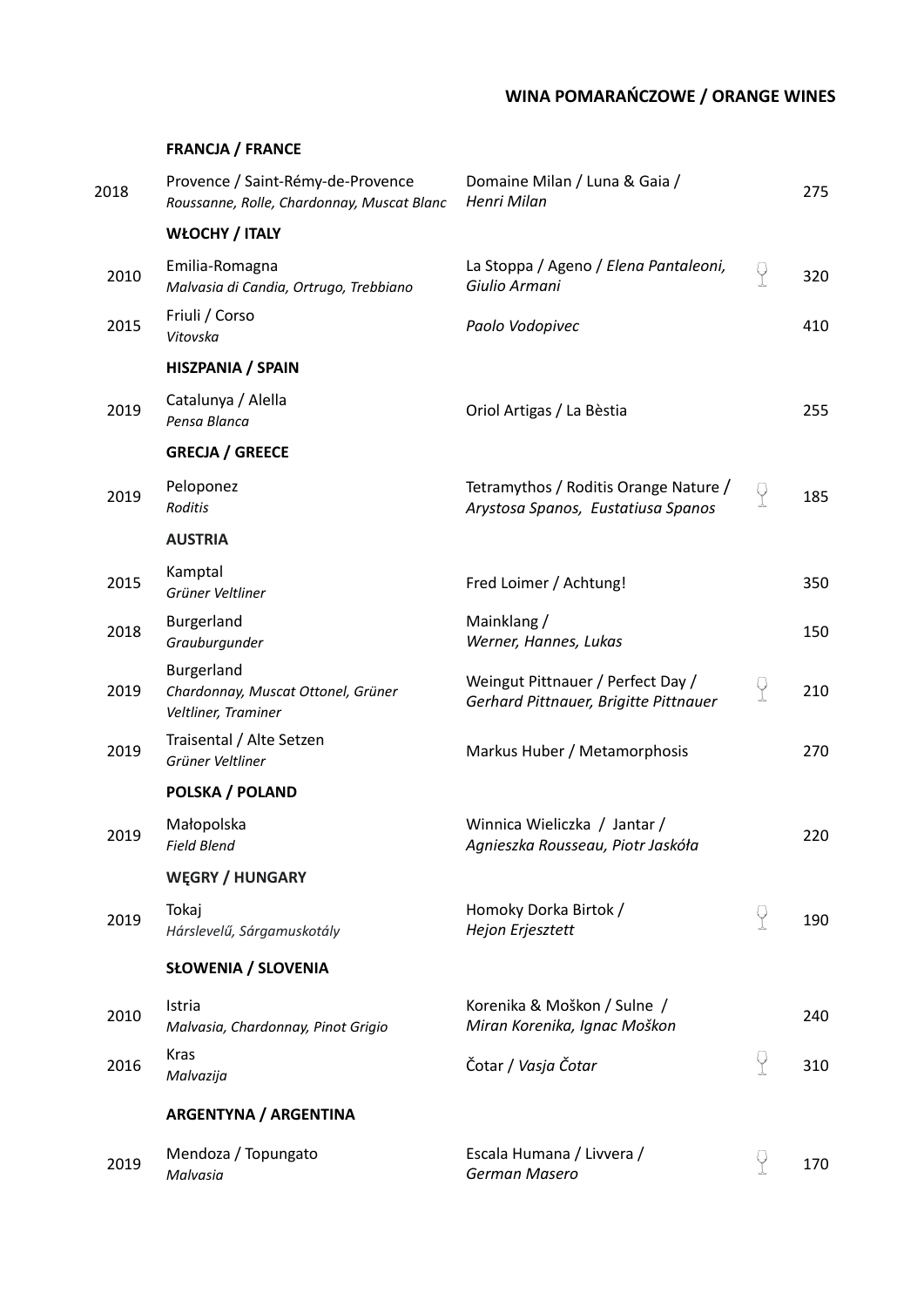# **WINA RÓŻOWE / ROSE WINES**

#### **HISZPANIA / SPAIN**

| 2018 | Rioja<br><b>Tempranillo</b>                          | Valenciso / Valentín, Enciso                                      | 150 |
|------|------------------------------------------------------|-------------------------------------------------------------------|-----|
|      | <b>GRECJA / GREECE</b>                               |                                                                   |     |
| 2018 | Macedonia<br>Xinomavro                               | Ktima Ligas / Patatrava / Thomas Ligas                            | 210 |
|      | <b>POLSKA / POLAND</b>                               |                                                                   |     |
| 2018 | Małopolski Przełom Wisły<br>Cabernet Cantor, Monarch | Dom Bliskowice / Cantor Rose /<br>Lech Mill                       | 120 |
| 2018 | Świętokrzyskie<br>Zweigelt                           | Skarpa Dobrska / Adonis /<br>Sylwia Herbsztajn, Leopold Będkowski | 125 |
|      | <b>ANGLIA / ENGLAND</b>                              |                                                                   |     |
| 2018 | East Sussex<br>Pinot Meunieur, Pinot Noir            | Henners / Native Grace /<br>Collette O'Leary                      | 185 |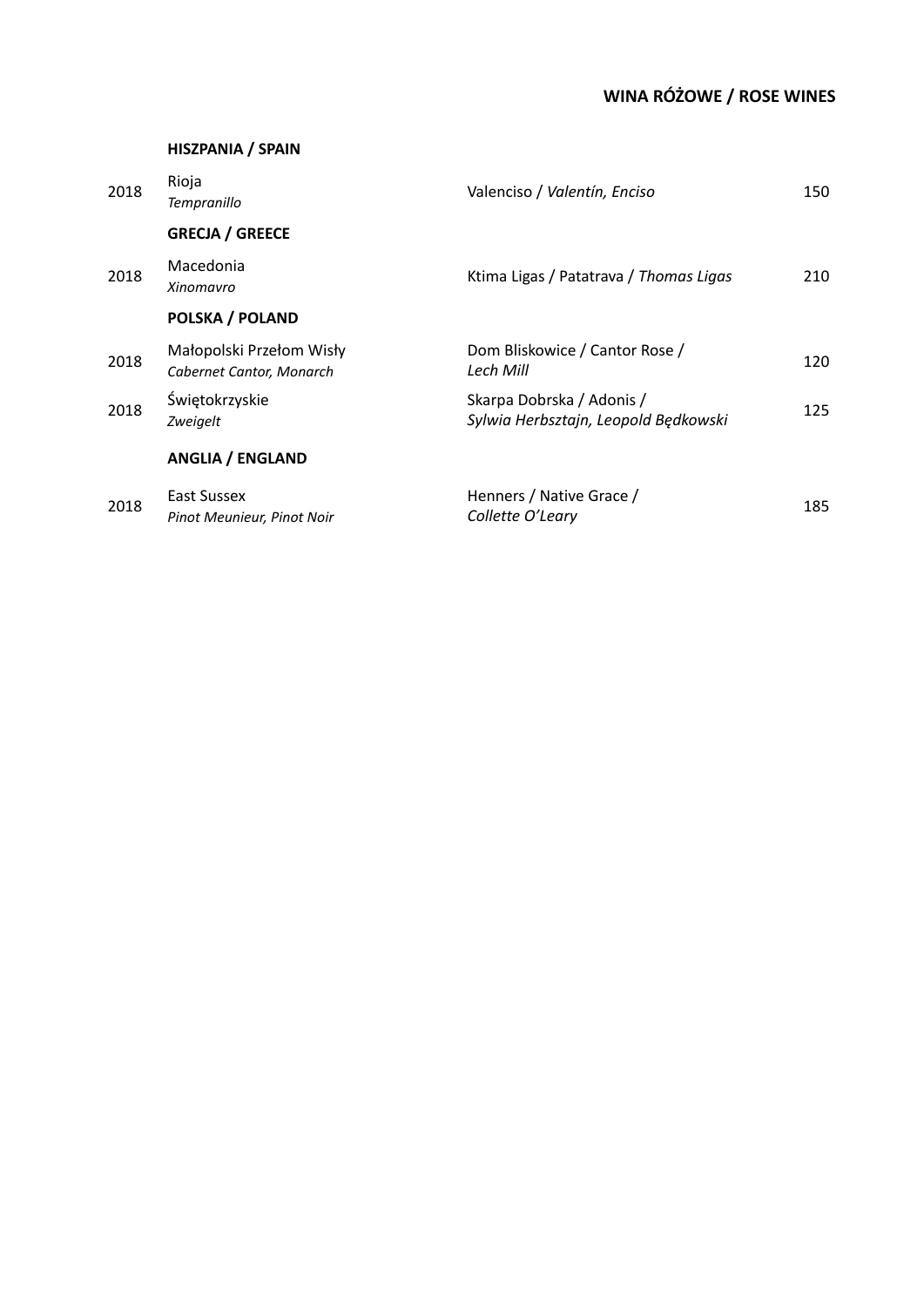## **WINA CZERWONE / RED WINES**

### **FRANCJA / FRANCE**

| 2018 | Loire Valley / Sancerre<br><b>Pinot Noir</b>                                                                      | Claude Riffault / La Noue                                             |         | 290 |
|------|-------------------------------------------------------------------------------------------------------------------|-----------------------------------------------------------------------|---------|-----|
| 2017 | Rhone Valley / Cote - Rotie<br>Syrah                                                                              | Pierre Gaillard / Esprit de Blonde                                    |         | 650 |
| 2016 | Rhone Valley / Saint - Joseph<br>Syrah                                                                            | Monteillet / Stéphane Montez                                          | 37,5 cl | 180 |
| 2015 | Rhone Valley / Vacqueyras<br>Grenache, Syrah                                                                      | Saint-Pierre / Jean-François Fauque,<br>Philippe Fauque               | P       | 180 |
| 2016 | Rhone Valley / Châteauneuf-du-Pape<br>Grenache, Mourvedre                                                         | Mas de Boislauzon / Christine Laget,<br><b>Daniel Chaussy</b>         |         | 375 |
| 2016 | Bourgogne / Gevrey - Chambertin                                                                                   | Remoissent Pere & Fils /<br><b>Bérnard Repolt</b>                     |         | 590 |
| 2014 | Bourgogne / Morey-Saint-Denis<br><b>Pinot Noir</b>                                                                | Remoissent Pere & Fils /<br><b>Bérnard Repolt</b>                     |         | 540 |
| 2015 | Bourgogne / Corton Grand Cru<br><b>Pinot Noir</b>                                                                 | Vincent Girardin / Eric Germain                                       |         | 860 |
| 2017 | Bourgogne / Pommard<br><b>Pinot Noir</b>                                                                          | Domaine Fanny Sabre                                                   | P       | 420 |
| 2011 | Bourgogne / Pommard /<br>Les Chanlins 1er Cru<br><b>Pinot Noir</b>                                                | A. F. Gros / Caroline, Mathias                                        |         | 760 |
| 2016 | Bourgogne / Santenay /<br>Clos Rousseau 1er Cru<br><b>Pinot Noir</b>                                              | <b>Justin Girardin</b>                                                |         | 310 |
| 2016 | Bourgogne / Santenay / Vieilles Vignes<br><b>Pinot Noir</b>                                                       | Vincent Girardin / Eric Germain                                       | 37,5 cl | 180 |
| 2019 | Beaujolais / Moulin-a-Vent Cru /<br>Les Michelons<br>Gamay                                                        | Yohan Lardy                                                           |         | 210 |
| 2017 | Cahors<br><b>Malbec</b>                                                                                           | Mas del Périé / Les Acacias /<br><b>Fabien Jouves</b>                 | q       | 335 |
| 2017 | Dordogne<br>Merlot, Cabernet Sauvignon, Malbec                                                                    | Jonc Blanc / Racine /<br>Isabelle Carles, Franck Pascal               |         | 220 |
| 2009 | Bordeaux / Graves / Pessac-Léognan<br>Bordeaux red blend                                                          | Château Malartic-Lagravière /<br>Le Comte de Malartic / Bonnie Family | Y       | 410 |
| 1996 | Bordeaux / Saint-Estephe /<br>Quatrième Grand Cru Classe<br>Merlot, Cabernet Sauvignon, Cabernet Franc            | Château Lafon-Rochet /<br><b>Basile Tesseron</b>                      | P       | 950 |
| 2005 | Bordeaux / Margaux /<br>Troisième Grand Cru Classe<br>Cabernet Sauvignon, Merlot, Cabernet Franc,<br>Petit Verdot | Château Kirwan / Yann Schyler,<br>Sophie Schyler, Nathaile Schyler    |         | 990 |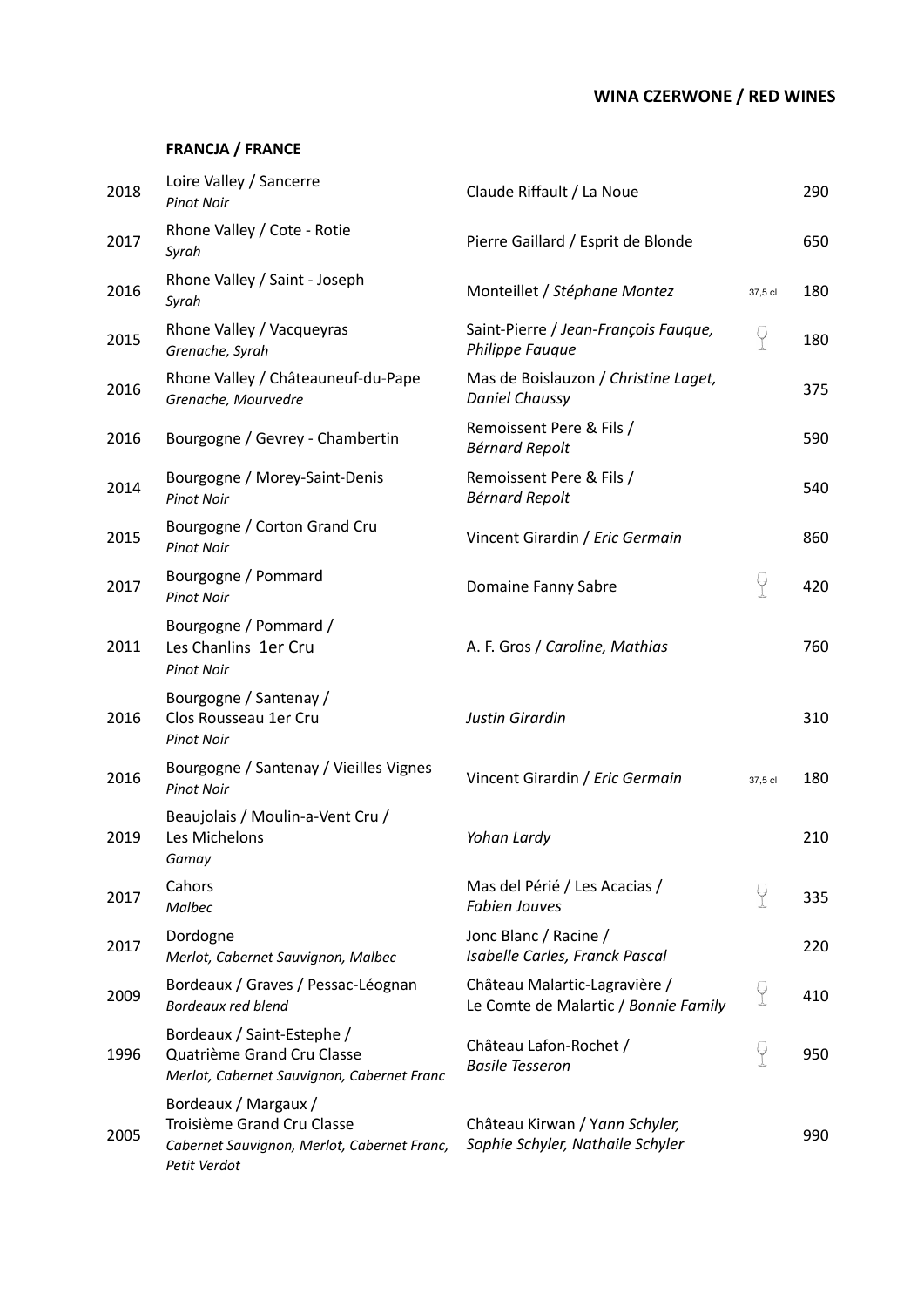| 2004 | Bordeaux / Margaux /<br><b>Premier Grand Cru Classe</b><br><b>Bordeaux red blend</b>                   | Château Margaux /<br>Corinne Mentzelopoulos                           |                 | 6100 |
|------|--------------------------------------------------------------------------------------------------------|-----------------------------------------------------------------------|-----------------|------|
| 2005 | Bordeaux / Pauillac /<br>Deuxièmes Grand Cru Classe<br><b>Bordeaux red blend</b>                       | Chateau Pichon Longueville Comtesse<br>de Lalande / Nicolas Glumineau |                 | 1800 |
| 1998 | Bordeaux / Pauillac /<br><b>Premier Grand Cru Classe</b><br>Cabernet Sauvignon, Merlot, Cabernet Franc | Château Mouton Rothschild /<br>Philippe Dhalluin                      |                 | 6500 |
| 2010 | Bordeaux /<br>Saint - Emilion Grand Cru Classé<br>Merlot, Cabernet Sauvignon, Cabernet Franc           | Chateau Grand Mayne /<br>Jean Antoine Nony                            |                 | 610  |
| 2004 | Bordeaux / Saint Emilion /<br>Premier Grand Cru Classé A<br>Merlot, Cabernet Franc                     | Château Angélus /<br>Hubert de Boüard de Laforest                     |                 | 4400 |
| 2000 | Bordeaux / Pomerol<br>Merlot, Cabernet Franc                                                           | Chateau Nenin / Delon Family                                          |                 | 1100 |
|      | <b>WŁOCHY / ITALY</b>                                                                                  |                                                                       |                 |      |
| 2016 | Alto Adige / Riserva<br><b>Pinot Noir</b>                                                              | Cantina Girlan / Trattmann /<br>Gerhard Kofler                        |                 | 320  |
| 2010 | Emilia-Romagna<br><b>Barbera</b>                                                                       | La Stoppa / Barbra della Stoppa /<br>Elena Pantaleoni, Giulio Armani  |                 | 280  |
| 2017 | Lombardia / Valtellina Superiore<br>Chiavennasca                                                       | Azienda Agricola Boffalora /<br>Guglielmo Giuseppe                    | Y               | 350  |
| 2013 | Marche<br><b>Bordo</b>                                                                                 | Poderi San Lazzaro / Paolo Capriotti                                  |                 | 350  |
| 2018 | Friuli Colli Orientali<br>Schioppettino                                                                | Marco Sara                                                            |                 | 195  |
| 2015 | Veneto / Valpolicella Ripasso<br>Corvina, Rondinella, Corvinone                                        | Azienda Agricola Le Ragose /<br>Marco Galli                           | $\bigcirc$<br>T | 225  |
| 2008 | Veneto, Amarone Classico<br>Corvina, Rondinella, Corvinone                                             | Azienda Agricola Le Ragose /<br>Marco Galli                           |                 | 560  |
| 2008 | Veneto, Amarone Classico<br>Corvina, Rondinella, Corvinone                                             | Azienda Agricola Le Ragose /<br>Marco Galli                           | 37,5 cl         | 280  |
| 2008 | Piedmont / Barolo, Riserva<br>Nebbiolo                                                                 | Bel Colle / Simposio / Luca Bosio,<br>Mario Albrito                   |                 | 490  |
| 2016 | Piedmont / Barolo<br>Nebbiolo                                                                          | Gaja / Dagromis / Gaia Gaja                                           |                 | 660  |
| 2012 | Piedmont / Barolo / Castiglione Falletto<br>Nebbiolo                                                   | Azelia / Luigi Scaviano                                               | 37,5 cl         | 240  |
| 2015 | Piedmont / Barbaresco / Naive / Starderi<br>Nebbiolo                                                   | Renato Fenocchio                                                      | Y               | 450  |
| 2016 | Piedmont / Barbaresco<br>Nebbiolo                                                                      | Gaja / Costa Russi / Gaia Gaja                                        |                 | 3900 |
| 2016 | Tuscany / Chianti Colli Fiorentini<br>Sangiovese, Canaiolo e Colorino                                  | Castello di Poppiano / Il Cortile /<br>Guicciardini Family            | Y               | 150  |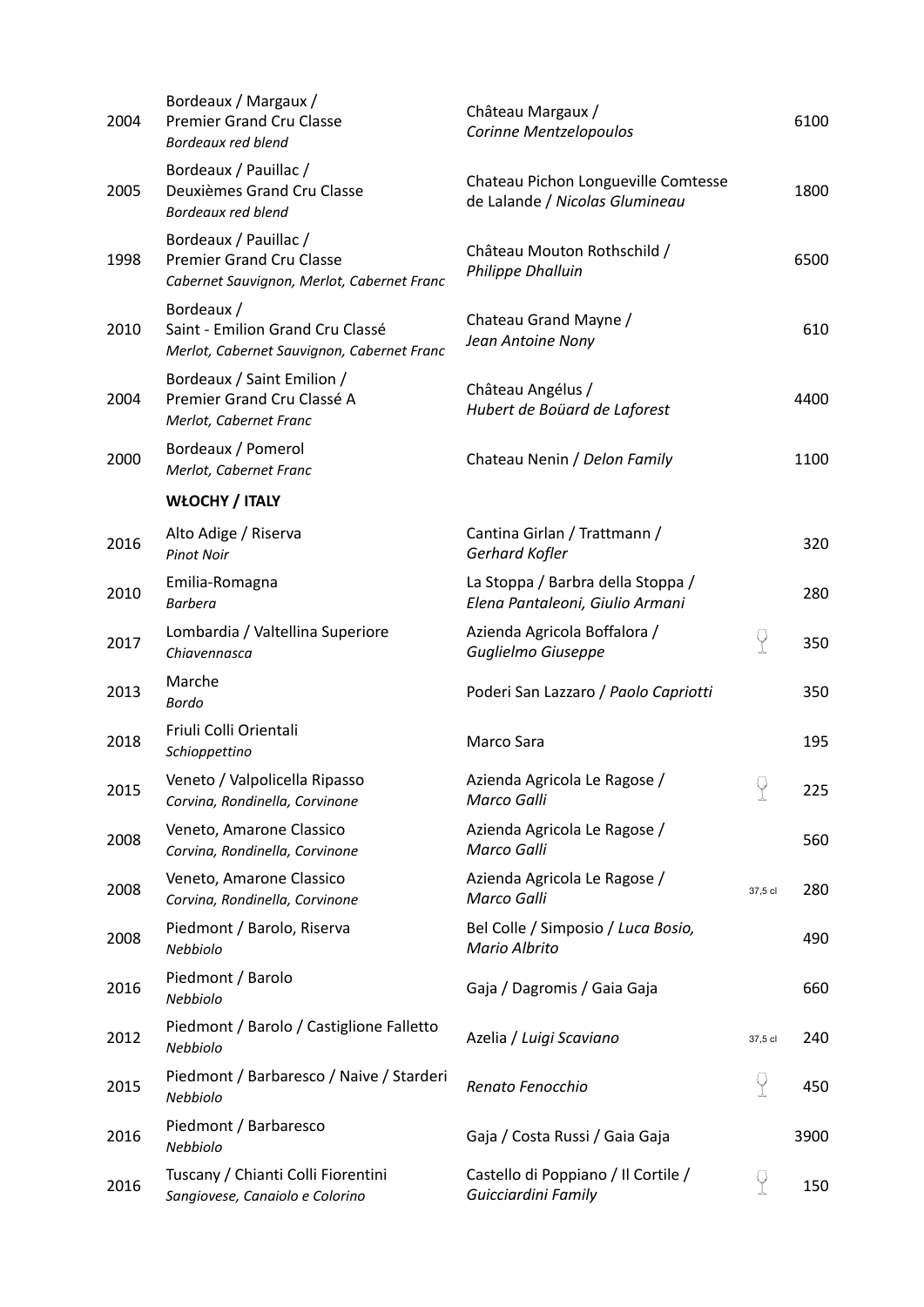| 2011/<br>2013 | Tuscany / Brunello di Montalcino<br>Sangiovese Grosso              | Salicutti /<br>Felix Eichbauer, Sabine Eichbauer                                                              |   | 640  |
|---------------|--------------------------------------------------------------------|---------------------------------------------------------------------------------------------------------------|---|------|
| 2011          | Tuscany<br>Cabernet Sauvignon, Sangiovese, Merlot                  | Castello dei Rampolla / Sammarco /<br>Luca, Maurizia                                                          |   | 510  |
| 2014          | Tuscany<br>Sangiovese                                              | Montevertine / La Pergole Torte /<br><b>Martino Manetti</b>                                                   |   | 860  |
| 2012          | Tuscany / Bolgheri Sassicaia<br>Cabernet Sauvignon, Cabernet Franc | Tenuta San Guido / Sassicaia /<br>Graziana Grassini                                                           |   | 1900 |
| 2017          | Sicily<br>Frappato                                                 | Manenti / Marita Manenti,<br>Guglielmo Manenti                                                                |   | 210  |
| 2017          | Sicily / Etna Rosso<br>Nerello Mascalese, Nerello Cappuccio        | Girolamo Russo / 'A Rina /<br>Giuseppe Russo                                                                  |   | 240  |
|               | HISZPANIA / SPAIN                                                  |                                                                                                               |   |      |
| 2014          | Ribeiro<br>Sousón, Brancellao, Ferrol, Mencia                      | Coto do Gomariz / Abadia de<br>Gomariz / Xosé Lois Sebio                                                      |   | 195  |
| 2018          | Ribera del Duero, Crianza<br><b>Tinto Fino</b>                     | Finca La Jaula / Calvo Family                                                                                 |   | 145  |
| 2017          | Ribera del Duero<br><b>Tinto Fino</b>                              | Tr3smano / Vendima / Fernando<br>Remírez de Ganuza, Pedro Aibar                                               |   | 520  |
| 2015          | Ribera del Duero<br><b>Tinto Fino</b>                              | Dominio de Pingus / Flor de Pingus /<br>Peter Sisseck                                                         |   | 890  |
| 2010          | Ribera del Duero<br>Tinto Fino, Cabernet Sauvignon                 | Tempos Vega Sicilia / Unico /<br><b>Enrique Macías</b>                                                        |   | 2800 |
| 2012          | Rioja / Reserva<br>Tempranillo                                     | Valenciso / Valentín, Enciso                                                                                  |   | 240  |
| 2007          | Rioja / Reserva<br>Tempranillo, Garnacha, Graciano, Mazuelo        | López de Heredia / Viña Tondonia /<br>Christina Pickard                                                       |   | 420  |
| 2018          | Aragón / Campo de Borja<br>Garnacha                                | Pagos del Moncayo /<br>Prados Colección /<br>Pedro Aibar, Gonzalo Marchant                                    |   | 220  |
| 2018          | Valencia / Utiel - Requena<br><b>Bobal</b>                         | Bodegas Neleman / Derrick Neleman                                                                             | Ÿ | 160  |
| 2018          | Valencia<br>Marselan                                               | Bodegas Neleman / Just Fucking Good<br>Wine / Derrick Neleman                                                 |   | 170  |
| 2018          | Sierra de Gredos<br>Garnacha                                       | Comando G / La Bruja de Rozas /<br>Dani Landi, Fernando Garcia                                                | Y | 195  |
| 2017          | Priorat<br>Samsó, Garnatxa                                         | Costers del Priorat / Pissarres / Enric<br>Solé, Pau Urgell, Josep Massana, Marc<br>Massana, Josep Ramon Sedó | Y | 190  |
| 2017          | Priorat / Porrera<br>Carignan                                      | Vall Llach / Vi de Vila /<br>Enric Costa, Lluís Llach                                                         |   | 640  |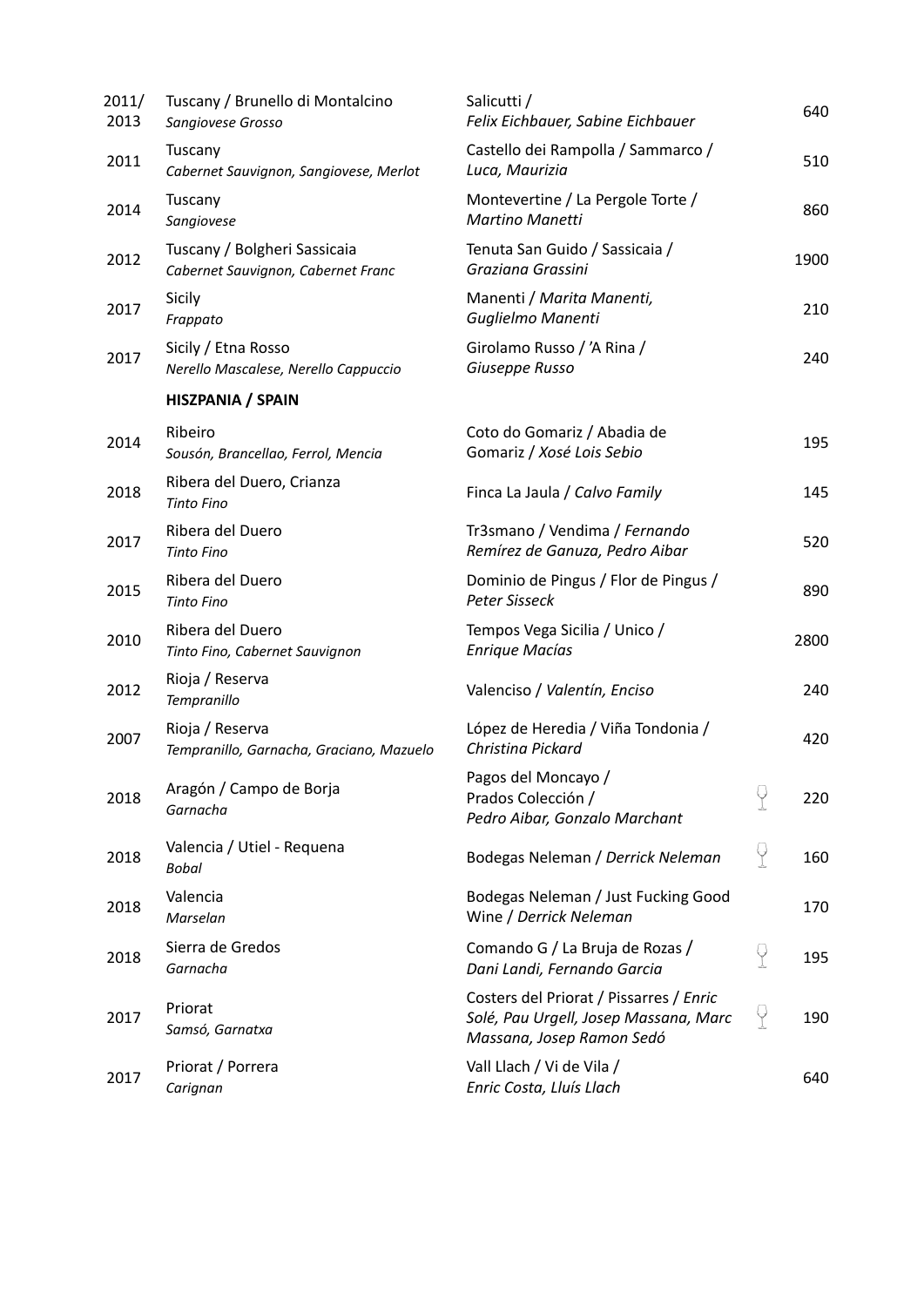## **PORTUGALIA / PORTUGAL**

| 2017 | Bairrada /<br>Baga                                                   | Filipa Pato & Willam Wouters /<br>Baga Post-Quers / 50 cl              |   | 130 |
|------|----------------------------------------------------------------------|------------------------------------------------------------------------|---|-----|
| 2015 | Dão<br>Touriga Nacional, Tinta Roriz,<br>Alfrocheiro, Jaen           | Soito Wines / José Carlos Soares                                       |   | 160 |
| 2001 | Dão, Reserva<br>Touriga National, Rufete, Jaen, Alfrocheiro          | Quinta da Falorca / Costa Barros de<br>Figueiredo Family               | P | 335 |
|      | <b>GRECJA / GREECE</b>                                               |                                                                        |   |     |
| 2017 | Macedonia<br>Xinomavro, Roditis                                      | Ktima Ligas / XI - RO / Thomas Ligas                                   |   | 210 |
|      | <b>NIEMCY / GERMANY</b>                                              |                                                                        |   |     |
| 2017 | Ahr / Bad Neuenahrer Sonnenberg GG<br>Spätburgunder                  | Weingut Kreuzberg /<br>Ludwig Kreuzberg, Frank Josten                  |   | 390 |
| 2017 | Pfalz / Schweigener Sonnenberg<br>Spätburgunder                      | Rudi Rüttger / Rudolf Rüttger                                          |   | 110 |
| 2015 | <b>Baden</b><br>Spätburgunder                                        | Vorgrimmler / Klaus Vorgrimmler,<br>Maj Britt Vorgrimmler              | 9 | 265 |
| 2014 | Franken / Erste Lage /<br>Retzbacher Benediktusberg<br>Spätburgunder | Rudolf May / Recis /                                                   |   | 390 |
|      | <b>AUSTRIA</b>                                                       |                                                                        |   |     |
| 2017 | Burgerland / Mittelburgerland<br>Blaufränkisch                       | Weniger / Hochäcker /<br>Franz Reinhard Weninger                       |   | 195 |
| 2017 | Traisental / Ried Hochschopf<br>Sankt Laurent                        | Markus Huber                                                           | 9 | 170 |
| 2015 | Burgerland / Eisenberg / Szapary<br>Blaufränkisch                    | Groszer Wein / Markus Bach                                             |   | 430 |
|      | <b>POLSKA / POLAND</b>                                               |                                                                        |   |     |
| 2019 | Małopolska<br>Merlot, Pinot Noir                                     | Winnica Wieliczka / Cuvee Regis /<br>Agnieszka Rousseau, Piotr Jaskóła |   | 230 |
|      | <b>SŁOWENIA / SLOVENIA</b>                                           |                                                                        |   |     |
| 2019 | Vipavska dolina<br><b>Pinot Noir</b>                                 | Tilia / Matjaž Lemut                                                   |   | 140 |
| 2014 | Istria<br>Cabernet Sauvignon                                         | Santomas / Antonius /<br>Ludvik Nazarij Glavina                        |   | 270 |
|      | <b>WEGRY / HUNGARY</b>                                               |                                                                        |   |     |
| 2016 | Sopron<br>Cabernet Sauvignon                                         | Linzer-Orosz / Sámuel Linzer                                           |   | 135 |
| 2018 | Pannonhalmi<br><b>Pinot Noir</b>                                     | Apátsági Pincészet / Tibor Gál                                         |   | 190 |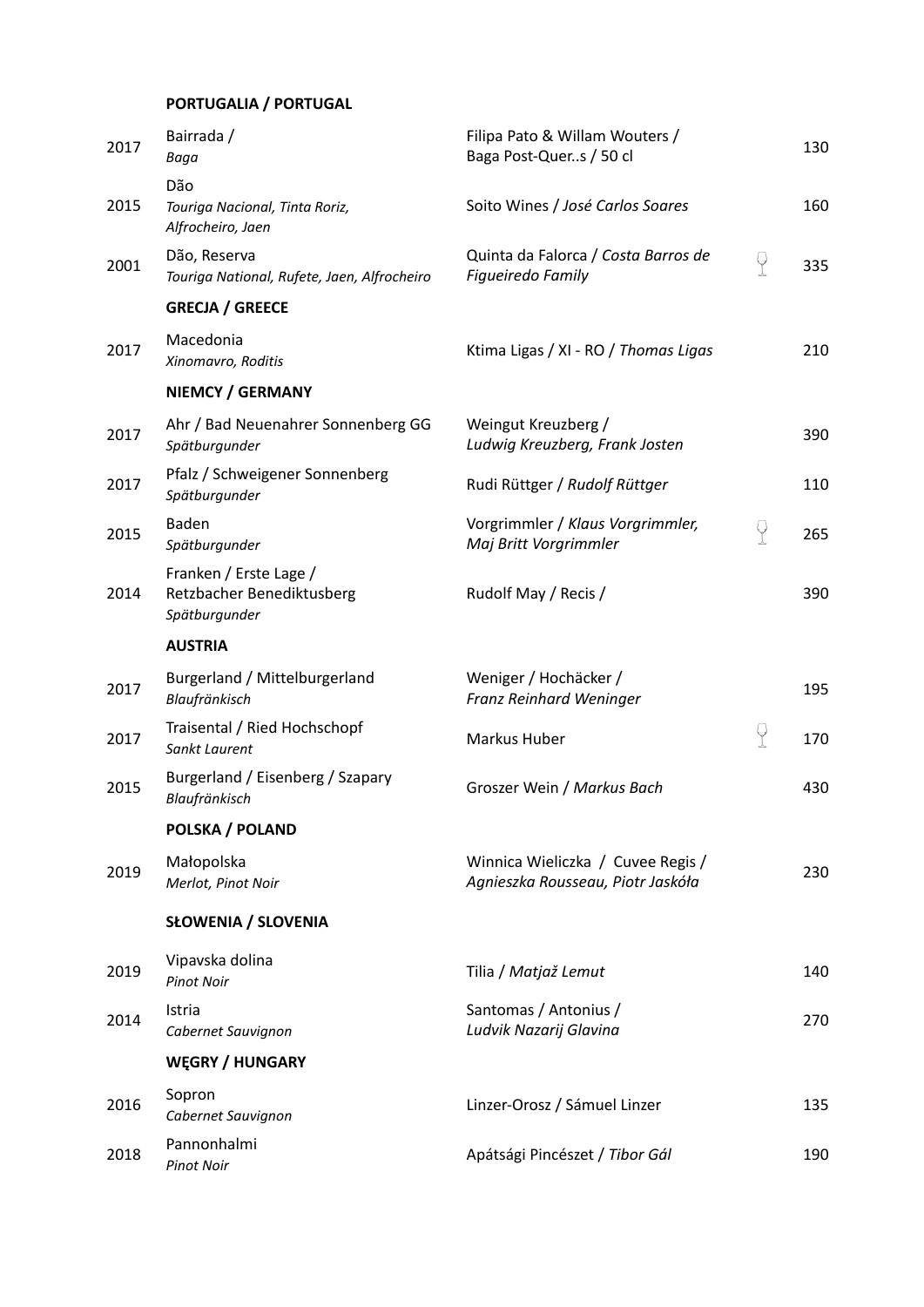| 2016 | Szekszárd<br>Kékfrankos, Merlot, Cabernet Franc, + 2            | Heimann & Fiai / Bikavér /<br>Zoltán Heimann Jr                  |        | 140 |
|------|-----------------------------------------------------------------|------------------------------------------------------------------|--------|-----|
| 2018 | Szekszárd / Bati Kereszt<br>Kékfrankos                          | Heimann & Fiai / Zoltán Heimann Jr                               | 9      | 195 |
| 2017 | Villány<br>Cabernet Franc, Merlot, Cabernet Sauvignon           | Attila Gere / Kopár                                              |        | 380 |
|      | <b>GRUZJA / GEORGIA</b>                                         |                                                                  |        |     |
| 2014 | Kakheti<br>Saperavi                                             | Jakeli Wines / Zaza Jakeli                                       |        | 330 |
|      | <b>CHILE</b>                                                    |                                                                  |        |     |
| 2015 | Valle de Colchagua<br>Syrah, Carmenere, Cabernet Sauvignon, + 6 | Emiliana, Los Robles / Coyam /<br>Alvaro Espinoza, Noelia Orts   |        | 220 |
| 2015 | Valle de Colchagua<br>Syrah, Carmenere, Cabernet Sauvignon, + 6 | Emiliana, Los Robles / Coyam /<br>Alvaro Espinoza, Noelia Orts   | 150 cl | 440 |
| 2014 | Valle de Maule / Sauzal<br>Carignan, Garnacha                   | Garage Wine Co. / Lot #55 /<br>Derek Mossman Knapp               |        | 240 |
|      | NOWA ZELANDIA / NEW ZEALAND                                     |                                                                  |        |     |
| 2019 | Marlborough / Southern Valleys<br><b>Pinot Noir</b>             | Greywacke / Kevin Judd                                           |        | 270 |
| 2018 | Canterbury<br><b>Pinot Noir</b>                                 | The Hermit Ram / Whole Bunch /<br>Theo Colesa                    |        | 250 |
|      | <b>IZRAEL / ISRAEL</b>                                          |                                                                  |        |     |
| 2016 | Judean Hills<br>Carigan                                         | Recanati Winery / Wild Carigan /<br>Gil Shatsberg, Kobi Arviv    |        | 330 |
| 2016 | <b>Upper Galilee</b><br>Syrah, Cabernet Sauvignon, Petit Verdot | Galil Mountain / Meron /<br>Micha Vaadia                         |        | 270 |
|      | <b>LIBAN / LEBANON</b>                                          |                                                                  |        |     |
| 2000 | Bekaa Valley<br>Cabernet Sauvignon, Cinsault, Carignan          | Chateau Musar / Ronald Hochar                                    |        | 370 |
|      | <b>USA</b>                                                      |                                                                  |        |     |
| 2017 | California / Lodi<br>Old Vine Zinfandel                         | Plungerhead / Alex Beloz                                         |        | 120 |
| 2016 | California, Sonoma Coast<br><b>Pinot Noir</b>                   | Lioco / Laguna / Matt Licklinder,<br>Kevin O'Connor, John Raytek |        | 420 |
| 2018 | Californa / Napa Valley<br>Grenache, Syrah, Petit Sirah         | Orin Swift / Abstract / Dawid Swift                              | Ÿ      | 350 |
| 2017 | California / Santa Cruz Mountains<br>Cabernet Sauvignon         | Ridge Vineyards / Paul Draper                                    |        | 510 |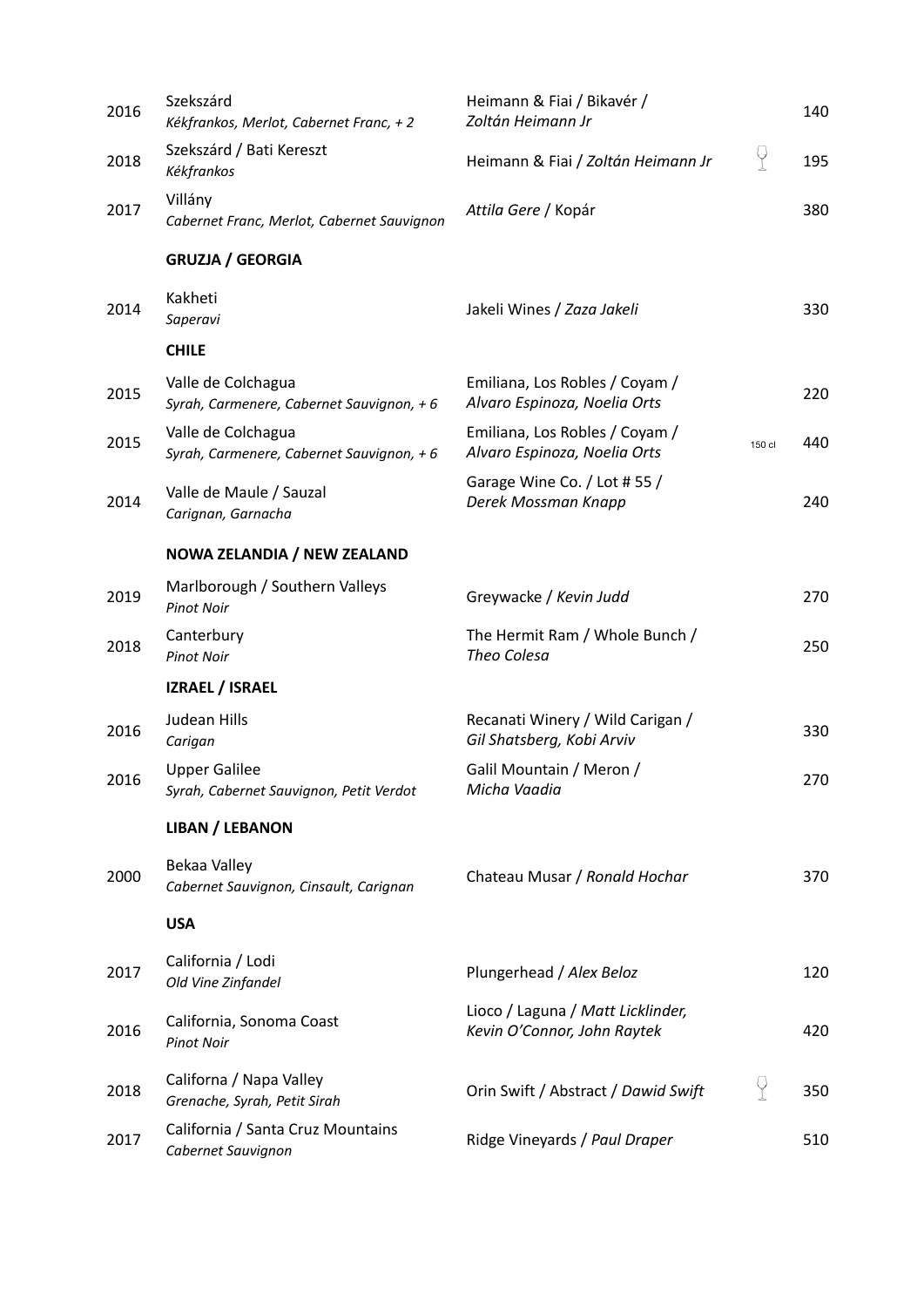#### **AUSTRALIA**

| 2018 | Barossa Valley<br>Shiraz, Grenache                      | Magpie Estate / Smalltown Vineyards /<br>The Black Craft / Rolf Binder |   | 150 |
|------|---------------------------------------------------------|------------------------------------------------------------------------|---|-----|
| 2016 | <b>McLaren Valley</b><br>Sangiovese, Cabernet Sauvignon | Alpha Box & Dice / Blood of Jupiter /<br>Sam Berketa                   | 9 | 290 |
| 2015 | Victoria, Yarra Valley<br>Cabernet Franc                | Jamsheed Wines /<br>Harem, Ma Petite Francine / Gary Mills             |   | 240 |
| 2014 | Victoria, Yarra Valley<br>Syrah                         | Jamsheed Wines / Seville / Gary Mills                                  |   | 430 |
| 2017 | Victoria / Yarra Valley<br><b>Pinot Noir</b>            | Mac Forbes / Yarra Junction                                            |   | 370 |
|      | <b>ARGENTYNA / ARGENTINA</b>                            |                                                                        |   |     |
| 2017 | Patagonia / Rio Negro<br><b>Pinot Noir</b>              | Manos Negras / Alejandro Sejanovich,<br>Jeff Mausbach                  |   | 150 |
| 2017 | Mendoza / Altamira<br>Malbec                            | Bodega Teho / Zaha, El Corte /<br>Jeff Mausbach, Colo Sejanovich       |   | 210 |
| 2019 | Mendoza / Valle de Uco<br>Bequignol                     | Escala Humana Wines / Livverá /<br>German Masero                       |   | 170 |
| 2018 | Mendoza / Valle de Uco<br>Bonarda                       | Escala Humana Wines / Livverá /<br>German Masero                       |   | 170 |
|      | POŁUDNIOWA AFRYKA / SOUTH AFRICA                        |                                                                        |   |     |
| 2019 | Cape South Coast / Elgin<br><b>Pinot Noir</b>           | Johan Meyer Wines / No SO2                                             |   | 185 |
| 2018 | Coastal Region<br><b>Ruby Cabernet</b>                  | Wildeberg / JD Rossouw                                                 |   | 110 |
| 2017 | Swartland<br>Shiraz, Mourvedre, Grenache, Hermitage     | A.A. Badenhorst Family Wines /<br>Red Blend / Adi Badenhorst           | Ÿ | 235 |